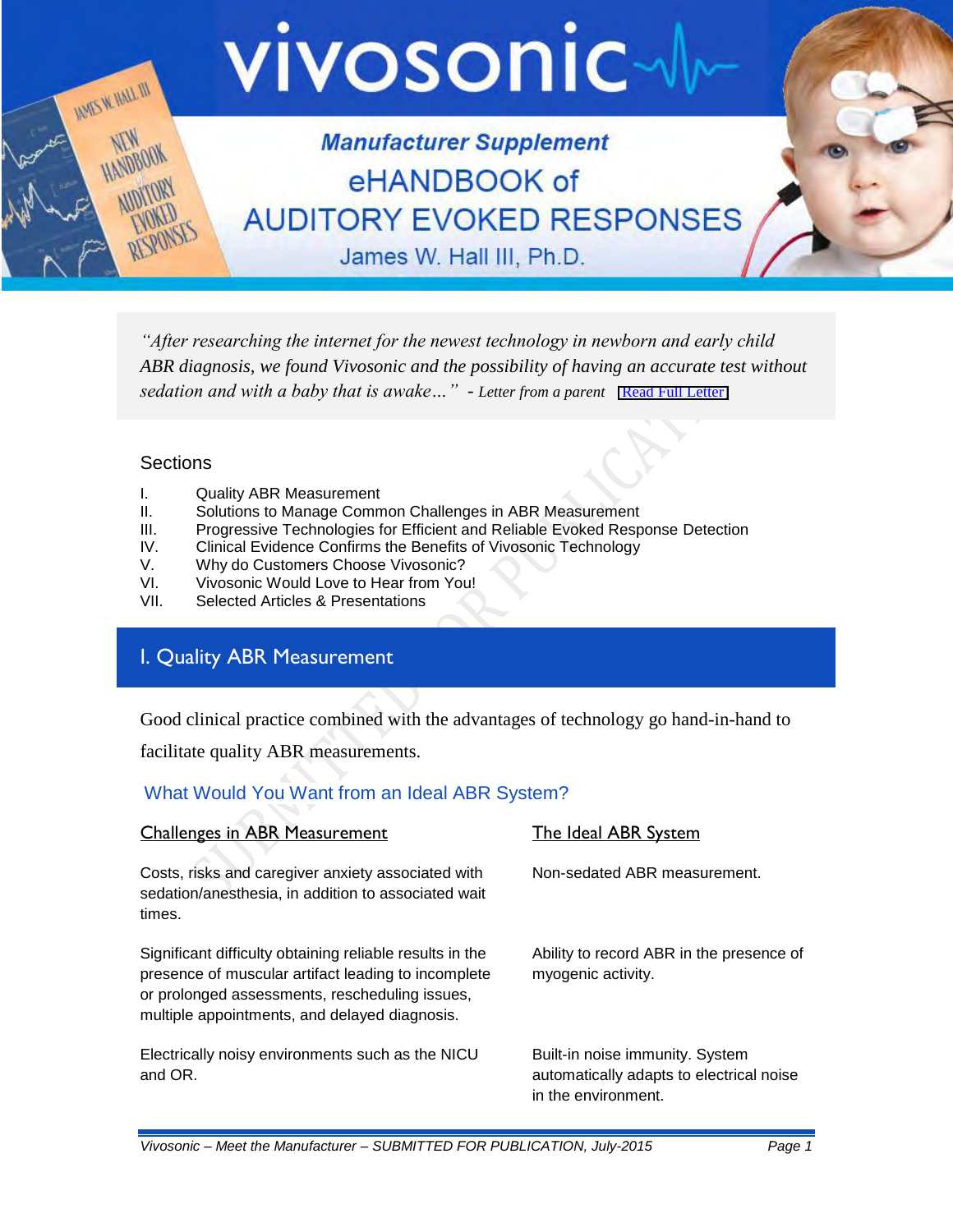Restricted patient movement and positioning due to wired connections.

Lengthy measurement time to obtain estimated auditory threshold.



3-year old boy and 1-year old girl with Down syndrome have a non-sedated ABR test while engaged in quiet activity. [\[View Video-1\]](http://www.andreialot.com.br/videos.php)

Wireless connection between computer and patient interface module.

Tools help determine when sufficient repeatability has been achieved.



Young patient with bilateral hearing loss has an ABR assessment with Integrity™ V500 System to adjust her hearing aids. [\[](http://www.andreialot.com.br/videos.php)[View Video-2](http://www.vivosonic.com/jay-hall-ehandbook.html#SectionI)[\]](http://www.andreialot.com.br/videos.php)

# II. Solutions to Manage Common Challenges in ABR Measurement

*"Problems previously encountered using traditional ABR systems were largely solved by the wireless technology and superior noise reduction technology. Data collected were cleaner and obtained much faster than with other ABR systems." - Dr. J. Sullivan, AuD, MS, CCC-A; Director, Newborn Hearing Screening Program*



## Reliable ABR without Sedation

Clinics in over 55 countries experience the practical benefits of the [Integrity](http://www.vivosonic.com/integrity-v500-system/)<sup>™</sup> V500 [System](http://www.vivosonic.com/integrity-v500-system/) for auditory evoked potentials (AEP) and otoacoustic emissions (OAE)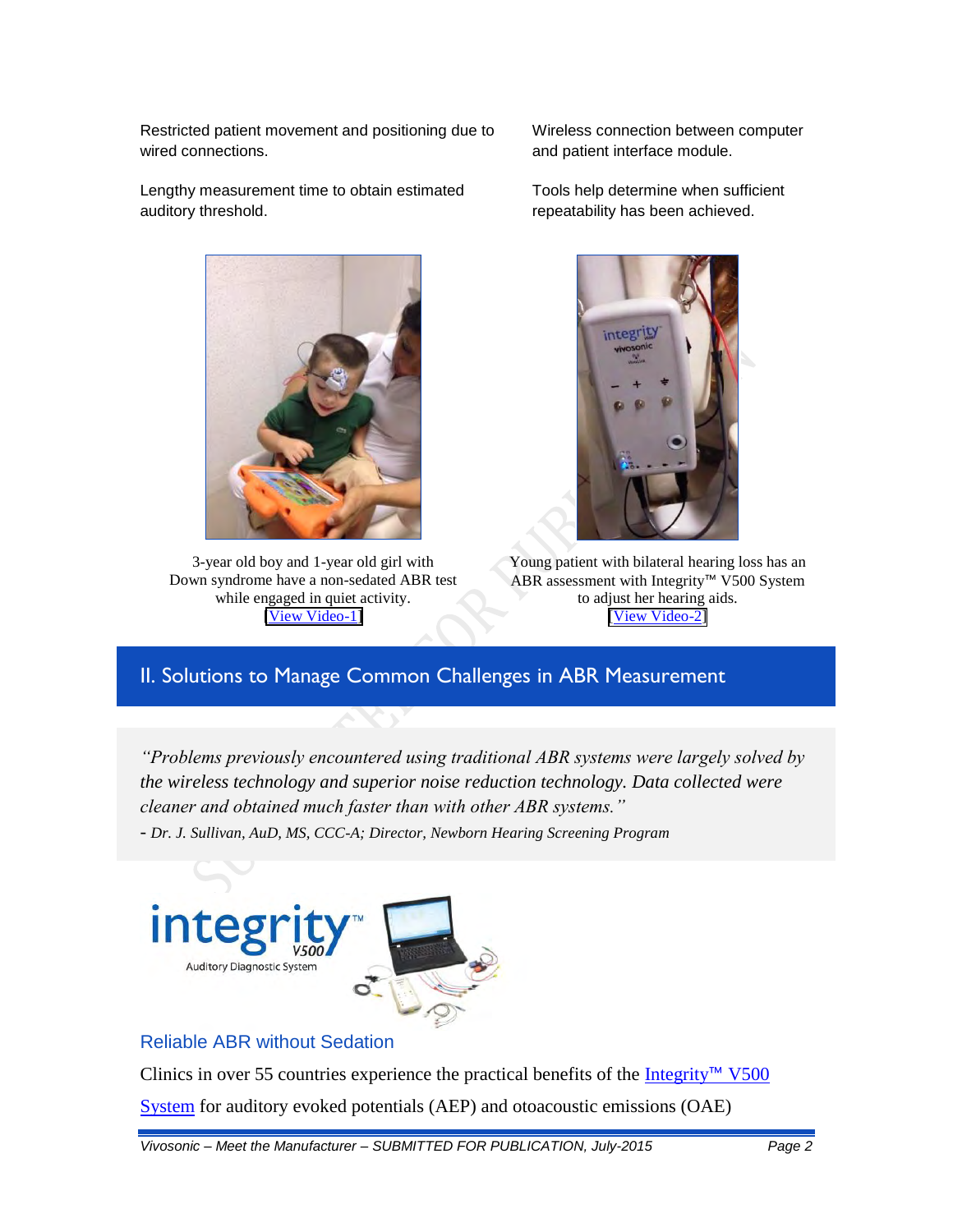measurements. The unique advantages of the Integrity™ V500 System, with one or two channel functionality, have made it the "go to" ABR system for clinics specializing in pediatric audiology, and more recently is providing equally valuable benefits for clinics serving the general population, [special needs adults,](http://www.vivosonic.com/success-stories.html) [cases of non-compliance,](http://www.vivosonic.com/articles-technology.html) and geriatric patients.

Customers and leading experts report that the Vivosonic Integrity™ V500 System enables reliable ABR measurement in more clinical situations. [\[Read about it\]](https://vivosonic.com/wp-content/uploads/2017/10/Integrity-Reliable-ABR.pdf)

*"…there are many children and infants that I am now able to assess without the use of sedation."*

*\_\_\_\_\_*

*"Prior to using the Integrity, it was not uncommon to have to move an infant to a separate area of the NICU…"*

*\_\_\_\_\_*

*"It makes it possible to test some difficultto-manage patients."*

*"The wireless interface with the computer is innovative!"*

Newborn hearing screening programs confirm the important benefits of incorporating Integrity™ V500 System in their standard procedures to meet the early hearing detection and intervention "1-3-6 EHDI Plan." The benefits include significant reductions in the need for sedation (and related parent anxiety), improved efficiencies in scheduling, timelier completion of ABR assessments, reduced wait time for outpatient assessments, and the ability to assess more infants prior to discharge leading to immediate intervention.**<sup>1</sup>**

The Integrity™ V500 System is further being used successfully in telehealth programs which provide audiological services to rural and underserved populations via teleaudiology. The portability of the Integrity system means it is ideal to share and transport between locations, and its ease of use ensures remote assistants are easily trained. The advanced noise handling capabilities offer service providers the flexibility to conduct testing almost anywhere it is needed, without the need for sedation or shielding.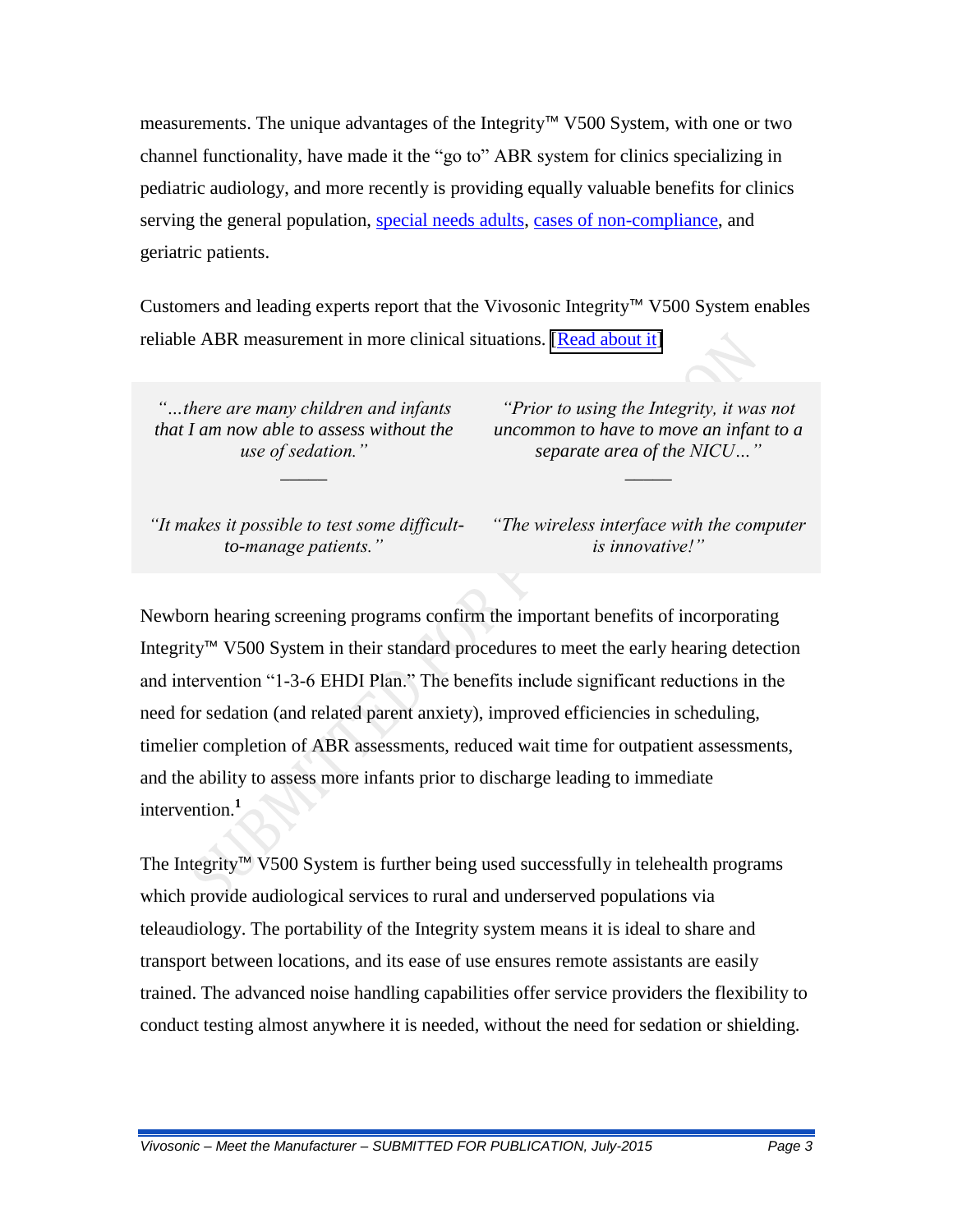

Clinical Significance of Advanced ABR Technology for Newborn Hearing Screening Programs [\[Read Article\]](https://vivosonic.com/wp-content/uploads/2017/08/2012_Walker_Clinical-Significance-of-Advanced-ABR-Technology.pdf)



Advantages of the Vivosonic Integrity™ V500 System [\[View Video-3\]](https://youtu.be/8zJIDIZ_Ocg)

Summary of the unique technology behind the Integrity™ V500 System:

- 1. [Convenient Wireless Recording Technology.](http://www.vivosonic.com/advanced-technologies.html) Wireless freedom of movement enables caregivers to comfort, hold and stroll with infants during testing.
- 2. [Patented Amplitrode](http://www.vivosonic.com/advanced-technologies.html)<sup>®</sup>. The world's first *in-situ* bio-amplifier is a combination of pre-amplifier and electrode located at the recording site to provide maximum noise reduction.
- 3. SOAP™ [Adaptive Processing.](http://www.vivosonic.com/advanced-technologies.html) A patented noise-reducing algorithm, based on Kalman Weighted Averaging, cleans electrophysiological signals and ensures exceptional response detection.
- 4. [Time-saving Tools.](http://www.vivosonic.com/advanced-technologies.html) Concurrent display of two statistically independent waveforms and built-in statistical tools help to quickly evaluate waveform repeatability and residual noise. Alternating-split polarity enables the real-time display of cochlear microphonic.

The combination of wireless capabilities, along with new signal processing technologies and improved amplifier design, makes it possible to conduct ABR testing without sedation or anesthesia, test when an infant is awake, and obtain accurate results in places with high electromagnetic interference such as the neonatal intensive care unit (NICU) and operating rooms (OR).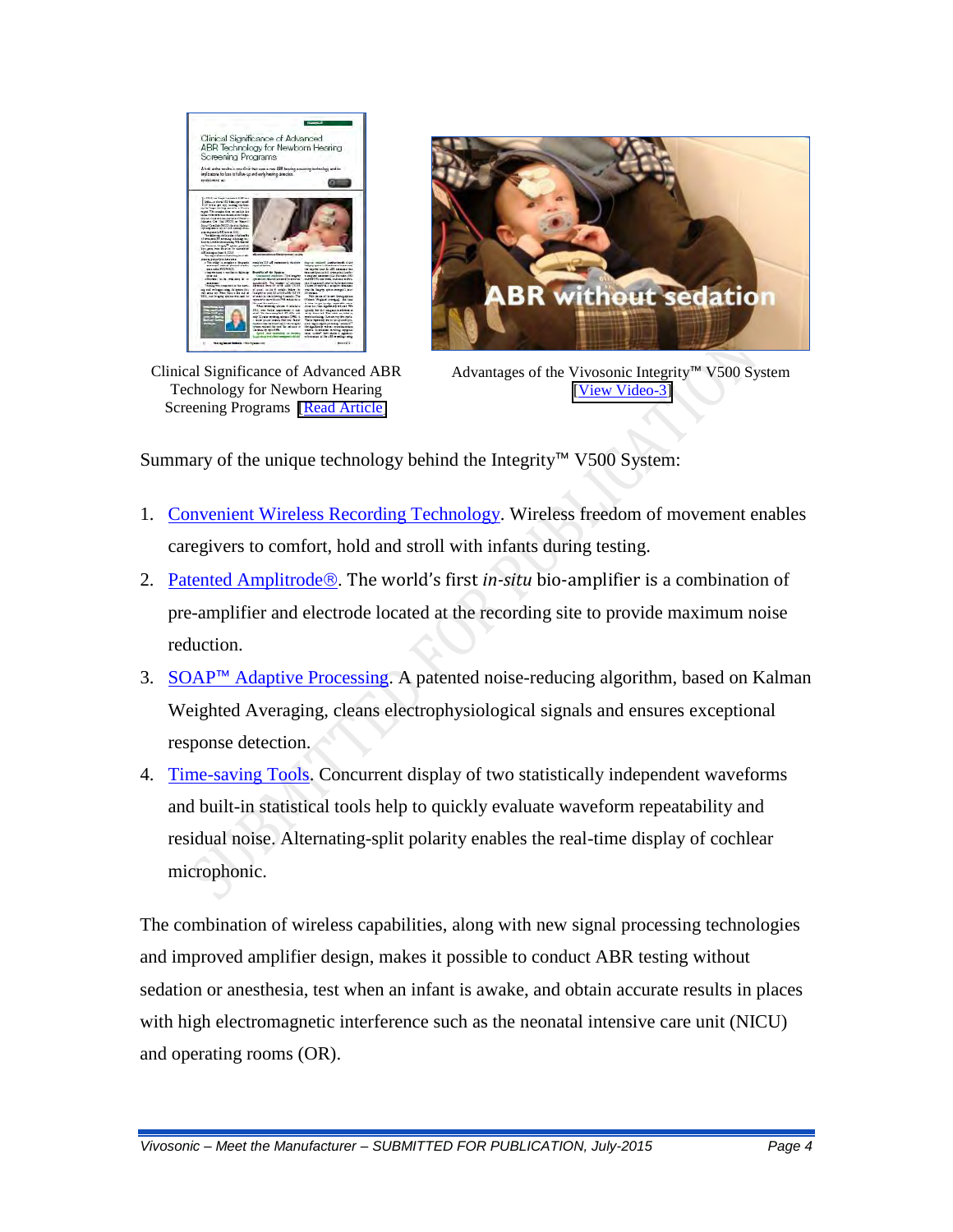For further details, please refer to the section, *"III. Progressive Technologies for Efficient and Reliable Evoked Response Detection."*

The Integrity™ V500 System supports these test modalities: Awake/Non-sedated ABR, non-invasive ECochG, DPOAE, TEOAE, automated ASSR, 40 Hz ERP and VEMP\*. (\* VEMP is currently not FDA cleared on AEP equipment in the United States).



### Easy Automated ABR

The choice of [newborn hearing screening equipment](http://www.vivosonic.com/hearing-screening-products.html) is critical for accurate, efficient, and cost-effective screening outcomes. Vivosonic's [advanced technologies](http://www.vivosonic.com/advanced-technologies.html) enable newborn hearing screening programs to screen and diagnose more infants with hearing loss before three months of age conveniently and quickly.

Aurix<sup>™</sup>, an advanced hearing screening system with fully [automated ABR,](http://www.vivosonic.com/automated-abr.html) reliably screens awake newborns and high-risk infants in environments with high electromagnetic interference such as the neonatal intensive care unit (NICU). Wireless technology provides the needed flexibility to safely screen infants in incubators or while comforted in their mothers' arms.



Quality Product Initiative in Newborn Hearing Screening [\[Read Article\]](https://vivosonic.com/wp-content/uploads/2017/08/2011_Bonilla_Quality-Improvement-Intiative-in-Newborn-Hearing-Screening.pdf)



Aurix™ Newborn Hearing Screening System See it. Try it. Believe it. [\[View Video-4\]](https://youtu.be/HkIzswwi7Ro)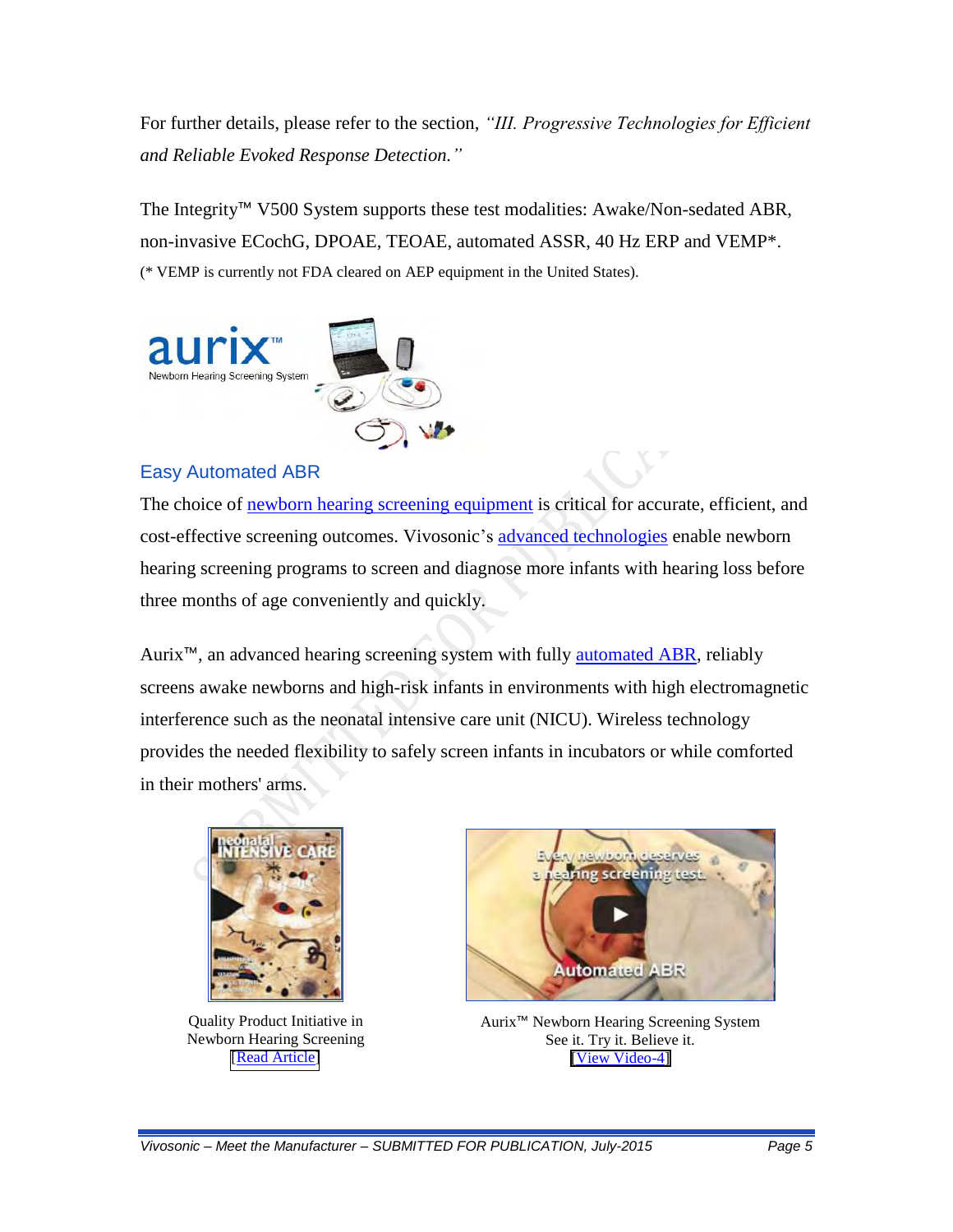

## Optimize your Integrity™ Experience

Have you ever wondered whether your system is recording accurately and your patient has true hearing loss? The [VivoCheck](http://www.vivosonic.com/vivocheck.html)™ is a portable, quick and easy-to-use tool to check the performance of the Integrity™ V500 System. This practical device is a complete acoustic and electrical loopback system that verifies Integrity™ is performing optimally. In addition, it is designed to give an indication of the electromagnetic interference in the environment from a clinical perspective (i.e. environmental noise that can contaminate the traces). The VivoCheck™ is also a useful classroom tool that demonstrates various aspects of the acoustic stimuli used for AEP, the effects of physiological noise and electromagnetic interference on AEP measurements, as well as the effects of various test parameters on signal processing and waveform analysis.



Typical tone-burst stimulus waveforms with markers indicating peak-to-peak amplitudes.



The VivoCheck™ is used with the Integrity™ V500 System. [\[View Video-5\]](https://vivosonic.com/wp-content/uploads/2017/12/Video-5-VivoCheck.mp4)

# III. Progressive Technologies for Efficient and Reliable Evoked Response Detection

Every Vivosonic product is engineered with powerful and patented core technologies that enhance auditory evoked response detection and provide significant clinical benefits.

Vivosonic technologies that have proven advantages:

1. Convenient VivoLink™ [Wireless Technology](http://www.vivosonic.com/wireless-recording.html).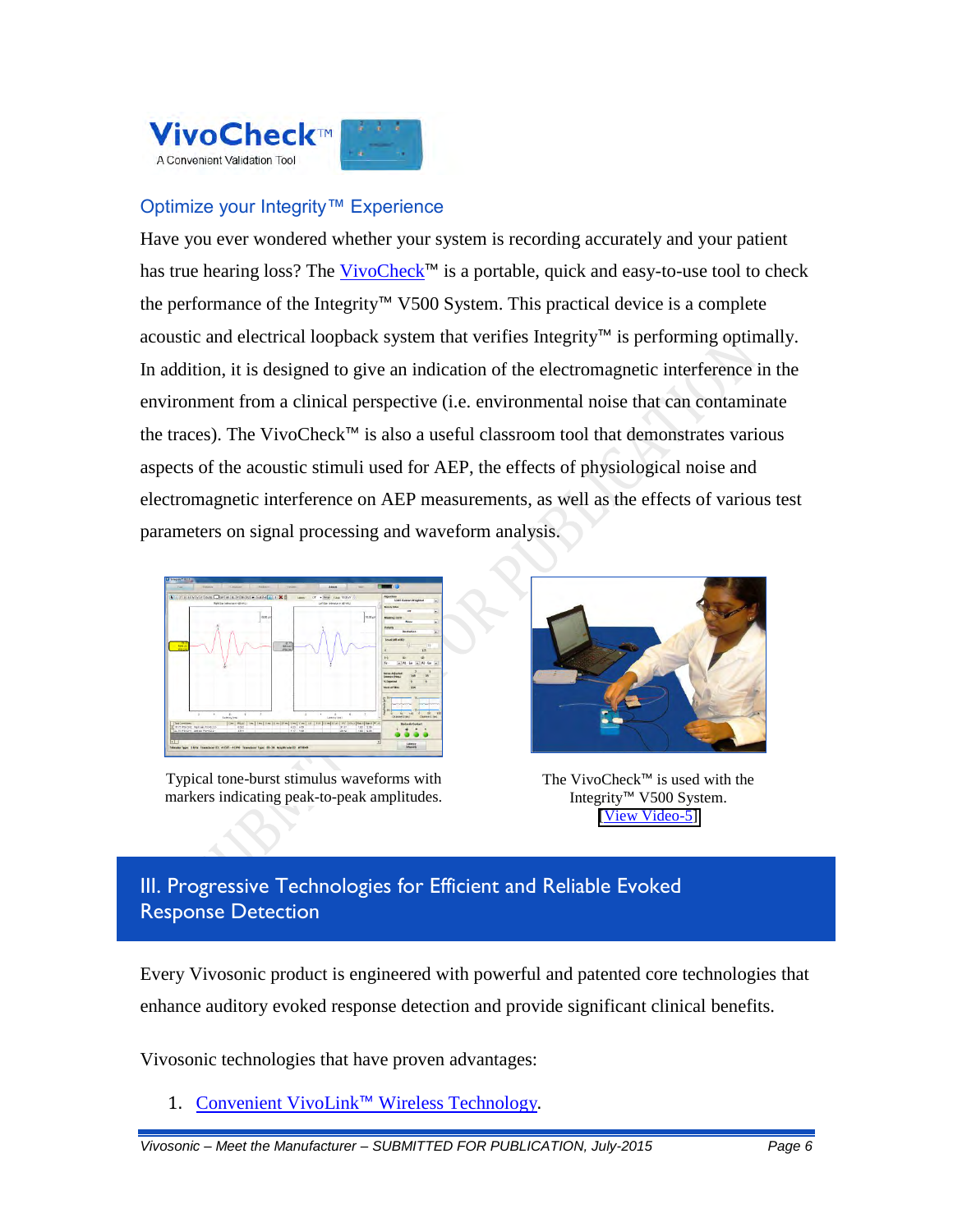- 2. [Patented Amplitrode](http://www.vivosonic.com/amplitrode.html)<sup>®</sup>.
- 3. [SOAP™ Adaptive Processing](http://www.vivosonic.com/soap-adaptive-processing.html).
- 4. [Time-saving Tools](http://www.vivosonic.com/Jay-Hall-eHandbook.html#SectionIII).

It is the combination of these unique technologies that effectively minimizes artifact due to patient movement and electromagnetic interference in the environment in the evoked response waveform, and simplifies the analysis and interpretation of the data. The significance of these technologies is evident in the Integrity™ V500 System and Aurix<sup>™</sup> Newborn Hearing Screening System as discussed in the following sections and supported by clinical evidence in *"IV. Clinical Evidence Confirms the Benefits of Vivosonic Technology."*

### 1. Convenient VivoLink™ Wireless Technology

Technology that can provide complete wireless communication between the recording platform and the electrodes has valuable benefits. As a battery-powered unit, the VivoLink™ is immune to line noise. Furthermore, elimination of wires reduces susceptibility to electromagnetic interference in the recording environment. Overall, this means there is less noise to manage which translates to very clean waveforms in very little time. Wireless recording also makes it possible to collect data while a baby is held, strolled, or nursed – untethered to equipment. In the case of high-risk babies in the NICU, the VivoLink™ enables babies to be tested inside an incubator while the recording platform remains outside. The

#### **Clinical Benefits**

- Freedom of movement
- Patient comfort
- Clinical flexibility and convenience
- Reduced impact of power line interference
- Testing in incubators or isolation rooms
- Wireless recording up to a distance of 30 feet (10 meters)
- Wearable configurations for children and adults

#### [\[View Video-6\]](https://youtu.be/8zJIDIZ_Ocg)

incubator may even be closed shut while testing is in progress, with the recording platform up to 30 feet (10 meters) away. This technology also permits children and adults the freedom to move and be tested in comfort.**<sup>2</sup>**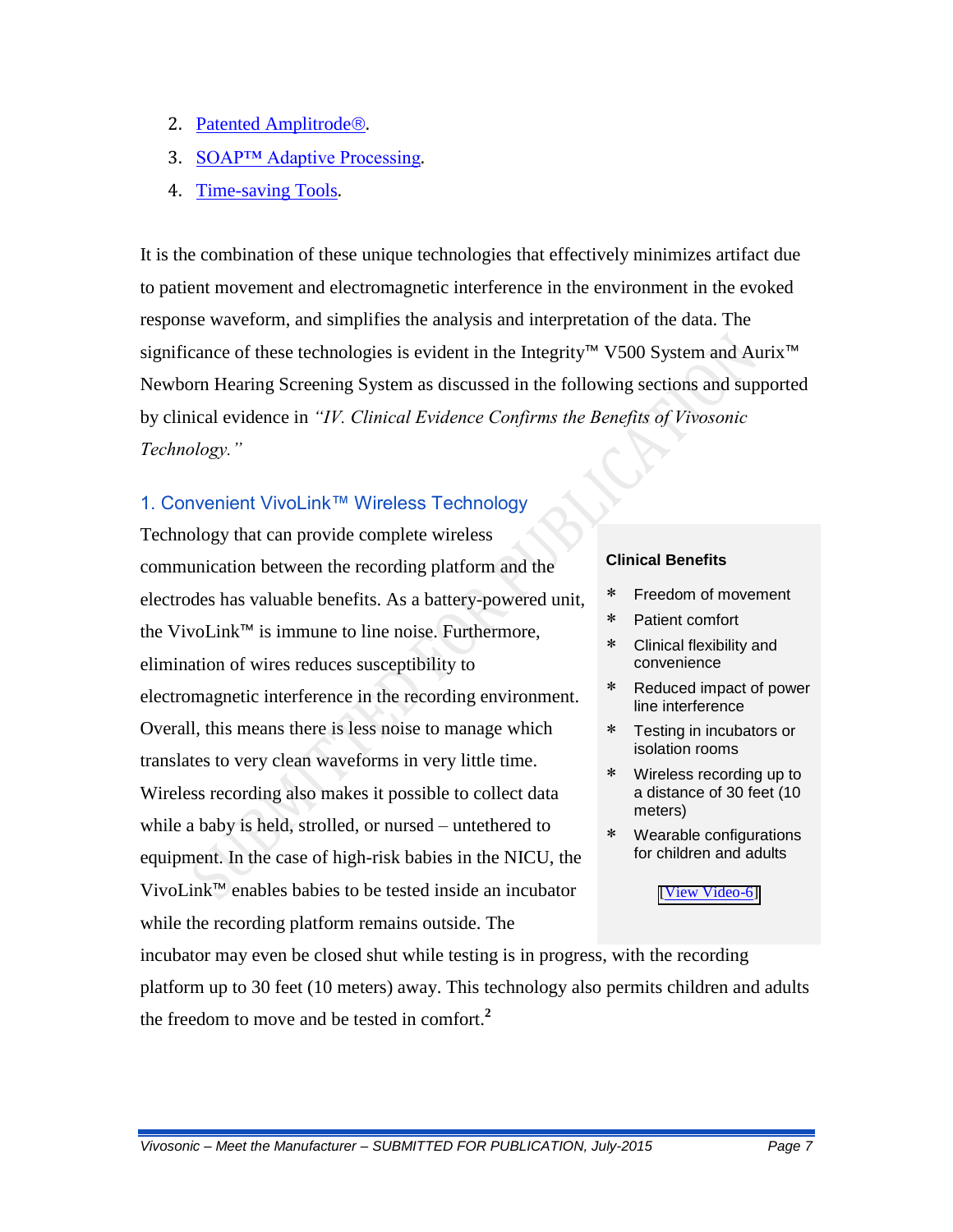

VivoLink™ wireless recording technology provides freedom of movement. [\[View Video-7\]](https://youtu.be/MdMo7_dla9I)

### 2. The Patented Amplitrode

This patented technology provides two distinct innovations: filtering of the ABR before amplification, along with amplification of the signal directly at the recording electrode site. By pre-filtering the signal, the effects of EOG, ECG, motion artifact, and RF are almost completely eliminated. Gain adjustments are no longer needed, and the risk of signal saturation is reduced. Furthermore, by amplifying the signal "in situ" (at the recording site), sources of noise from the recording environment are reduced and the result is the recording of a more robust ABR signal. In contrast, the lack of in-situ amplification in conventional systems means that amplification occurs after

#### **Clinical Benefits**

- Cleaner EEG signals in the NICU, ICU, OR, offices, and environments with high electromagnetic noise
- Eliminates the need to adjust gain
- No signal saturation and clipping
- Spring release buttons for safe and easy mounting on snap electrodes

#### [[View Video-8](https://vivosonic.com/wp-content/uploads/2017/12/Video-8-Amplitrode.mp4)]

the signal has had to travel from the electrode, along a cable, all the way to a preamplifier. With the cables acting as an antenna, there is a great deal of opportunity for noise to be introduced from sources present in the recording environment. Line noise and additional wires also contribute to contamination of the signal. Now, when the signal reaches the preamplifier, it is contaminated with all sorts of noise which is subsequently amplified. The patented Amplitrode<sup>®</sup> eliminates many of the problems related to extraneous noise by pre-filtering and amplifying immediately at the site of data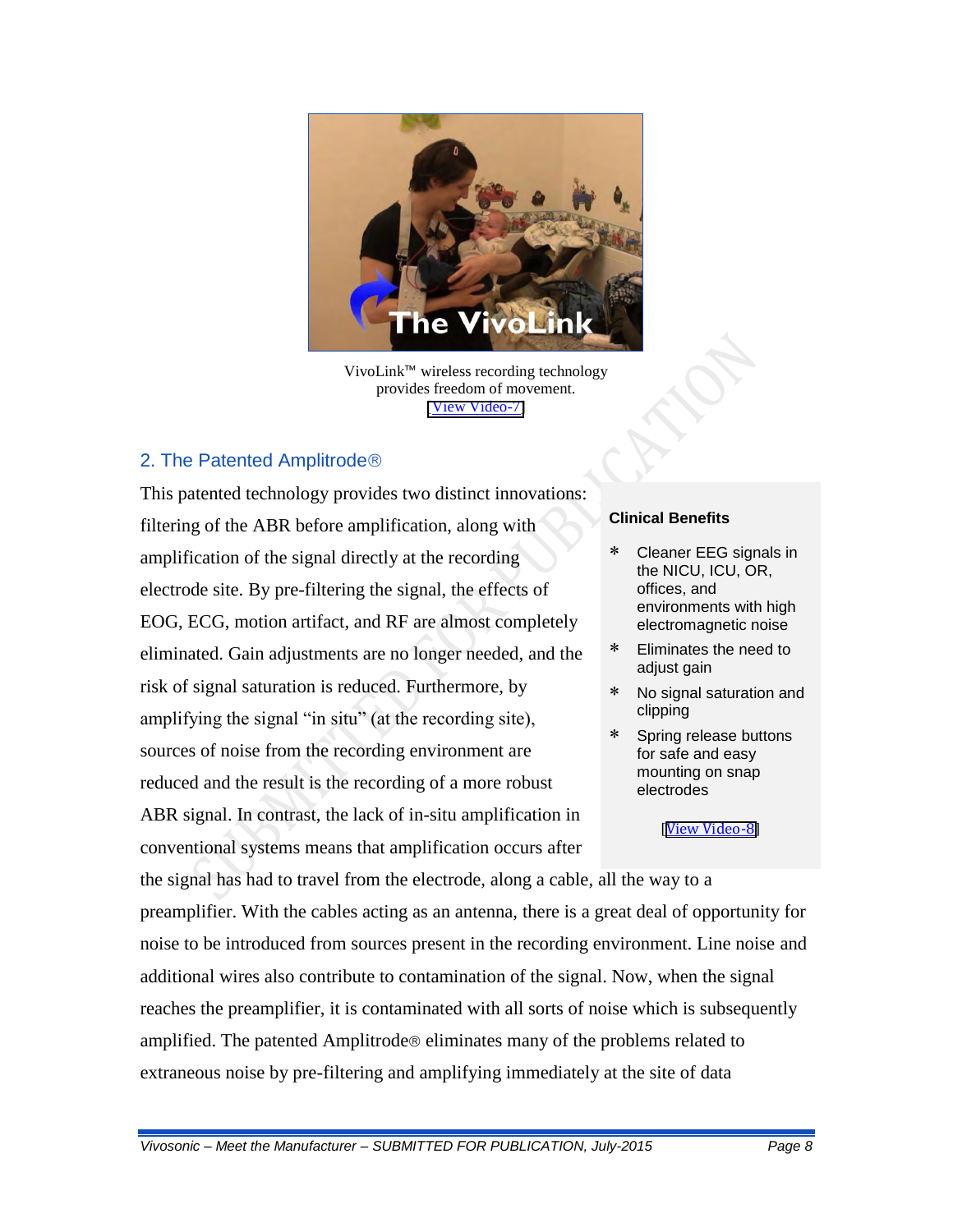acquisition, before the signal has had a chance to pick up undesirable noise. **<sup>2</sup>**



The two-channel Amplitrode $\circledR$  is patented technology that combines an amplifier with an electrode.



Amplitrode $\circledR$  with built-in pre-filtering and amplification at the recording site.

# 3. SOAP™ Adaptive Processing (based on Kalman Weighted Averaging)

SOAP™ (Signal-to-Noise Optimized Adaptive Processing) is a combination of patented and proprietary technologies that adaptively reduce the myogenic and electromagnetic noise in ABR. It is an evolution of signal processing algorithms that use Kalman Weighted Averaging. Together with the VivoLink™ wireless technology and the Amplitrode®, SOAP™ provides superior response detection under non-ideal conditions and facilitates nonsedated ABR measurement. As with Kalman Weighted Averaging techniques, there is no artifact rejection. Instead,

### **Clinical Benefits**

- Clear waveforms in less time
- \* Better handling of myogenic artifacts
- Eliminates the need to adjust gain
- No signal clipping or signal saturation
- No rejection artifact setting

all sweeps are included in the main waveform and assigned a weighting based on their noise content. Groups of sweeps with less noise are assigned a much greater weighting than sweeps with higher amplitude noise. Thus, noisy responses have less of an impact on the waveform morphology relative to quieter responses. By including all sweeps, and by weighting them according to the noise content, one can actually obtain a much clearer ABR waveform in less time. In addition to Kalman Weighted Averaging, other SNR Adaptive Processing methods are used throughout the measurement in order to reduce noise and optimize the generation of the underlying AEP waveform. The system recalculates all weightings according to the noise content and the relationship between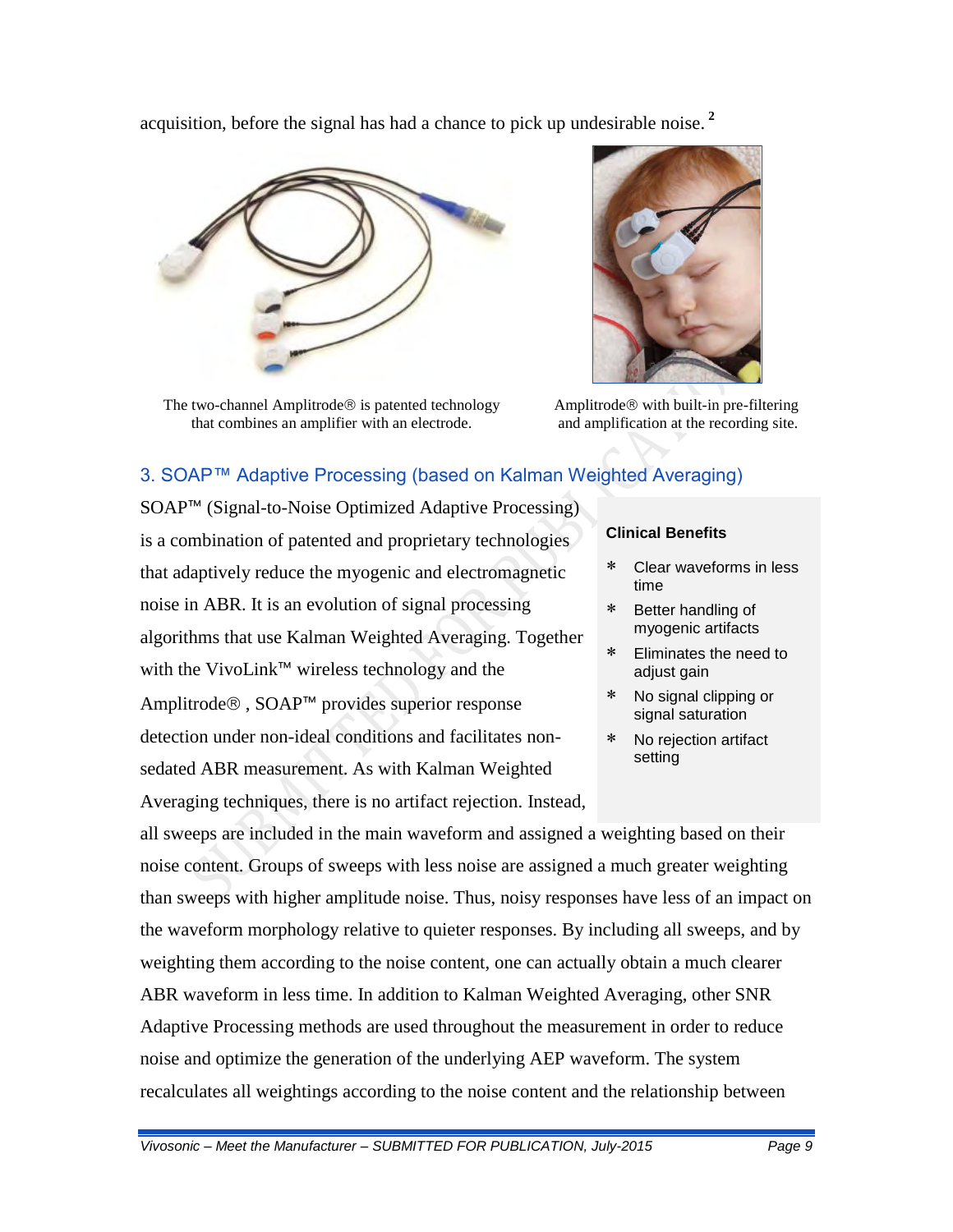sweeps (covariance). This very active and unique dynamic weighting system provides much cleaner waveforms in much less time. **<sup>2</sup>**

In addition to the main waveform, the SOAP™ algorithm also concurrently generates two waveforms, "A" and "B", each with half the sweeps of the main waveform. These two waveforms have the same statistical independence as if they were obtained sequentially and allow the clinician to compare the A and B waveforms without having to repeat the test. The A and B buffering is based on a statistical distribution of the estimated noise between the two concurrently generated waveforms.



Noise Reduction to Achieve Quality ABR Measurement [\[Read Article\]](https://vivosonic.com/wp-content/uploads/2017/08/2013_Marcoux-Kurtz_Noise-Reduction-to-Achieve-Quality-ABR-Measurement.pdf)

*"Most audiologists would agree that noise is the foremost frustration with clinical auditory brainstem response (ABR) measurements. In this context, noise refers to interference from electromagnetic and myogenic sources which make it challenging to recognize and detect the true response in ABR waveforms. Whether employing ABR for neurodiagnostics, for estimating hearing ability, or for screening, noise is a common and persistent issue."* **<sup>2</sup>**  *- A. Marcoux, Ph.D. & I. Kurtz, MSc, PEng.*

## 4. Time-saving Tools

The following features help to reduce the overall test time and allow you to test more patients in a day.

### a) Real-time repeatability

The repeatability of AEP responses can be readily visualized in real-time with the help of the concurrent display of two statistically independent waveforms (A and B) generated from different sets of sweeps obtained during data collection. These two independent waveforms enable the visual inspection of the response without repeating the collection protocol. In addition, objective statistical measures such as correlation coefficients are calculated between the A and B waveforms to further enhance confidence in waveform interpretation. Together, visual inspection and statistical repeatability help to reduce test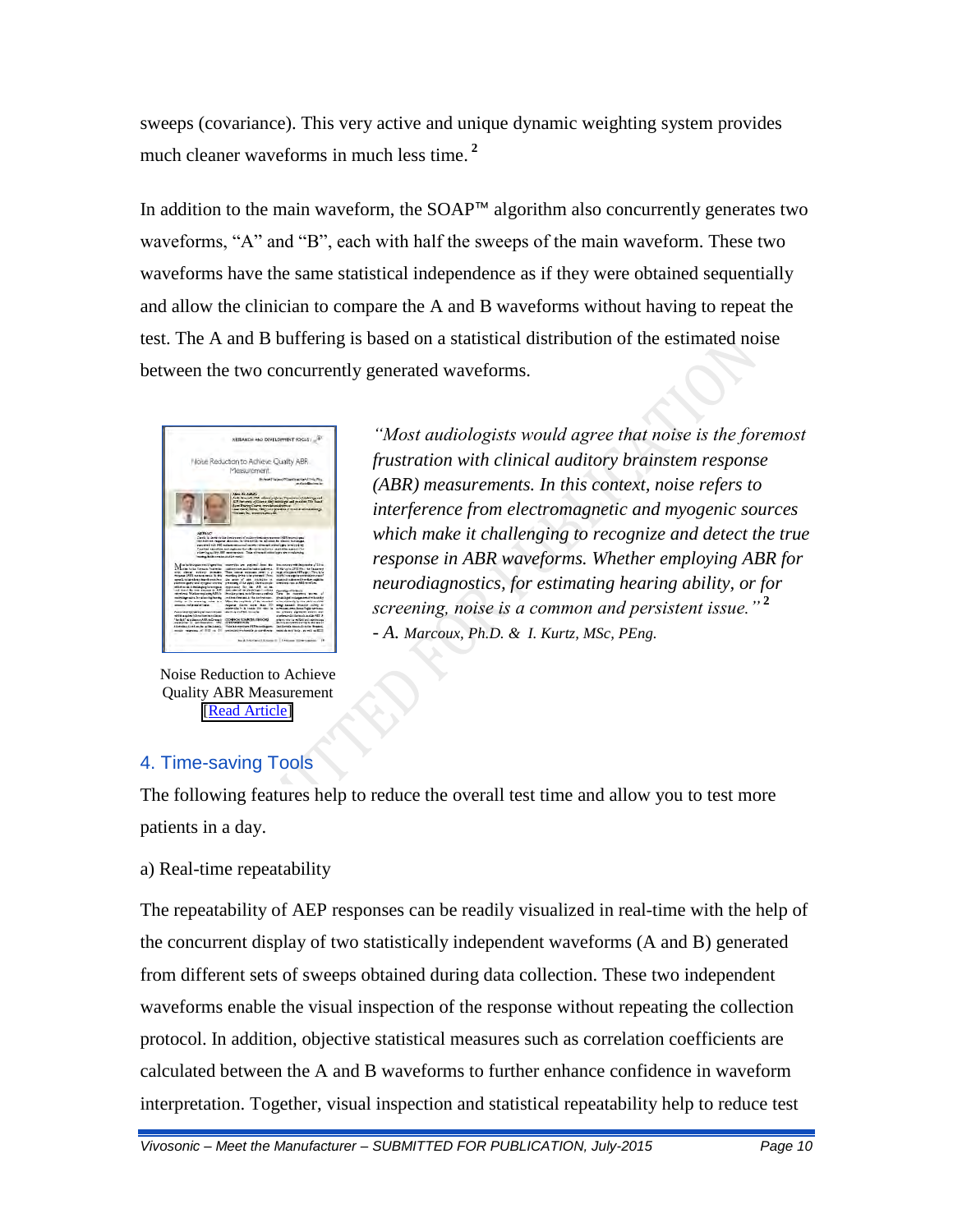time, especially in cases where reproducibility is quickly evident. Once repeatability has been determined in real-time, there is no need for post-facto collection of more sweeps.

### b) Noise estimation

An "A-B" (A minus B) trace is the difference between the two independent waveforms and represents a real-time visual noise estimate. The corresponding statistical estimate, the Residual Noise (RN) is calculated from the "A-B" trace. Both the visual trace and statistical residual noise estimates help the clinician determine the amount of noise in the waveform and when to stop data collection when no response is present.

### c) Alternating-Split polarity

Alternating-Split polarity is a combination of the alternating stimulus with the real-time dual-buffering with all of the condensation sweeps averaged in one buffer and all of the rarefaction sweeps averaged into the other buffer. The difference between these buffers (the "A-B" trace) is not only a noise estimate, but also displays the cochlear microphonic in real-time. This can facilitate the clinical diagnosis of auditory neuropathy spectrum disorder and Ménière's disease.



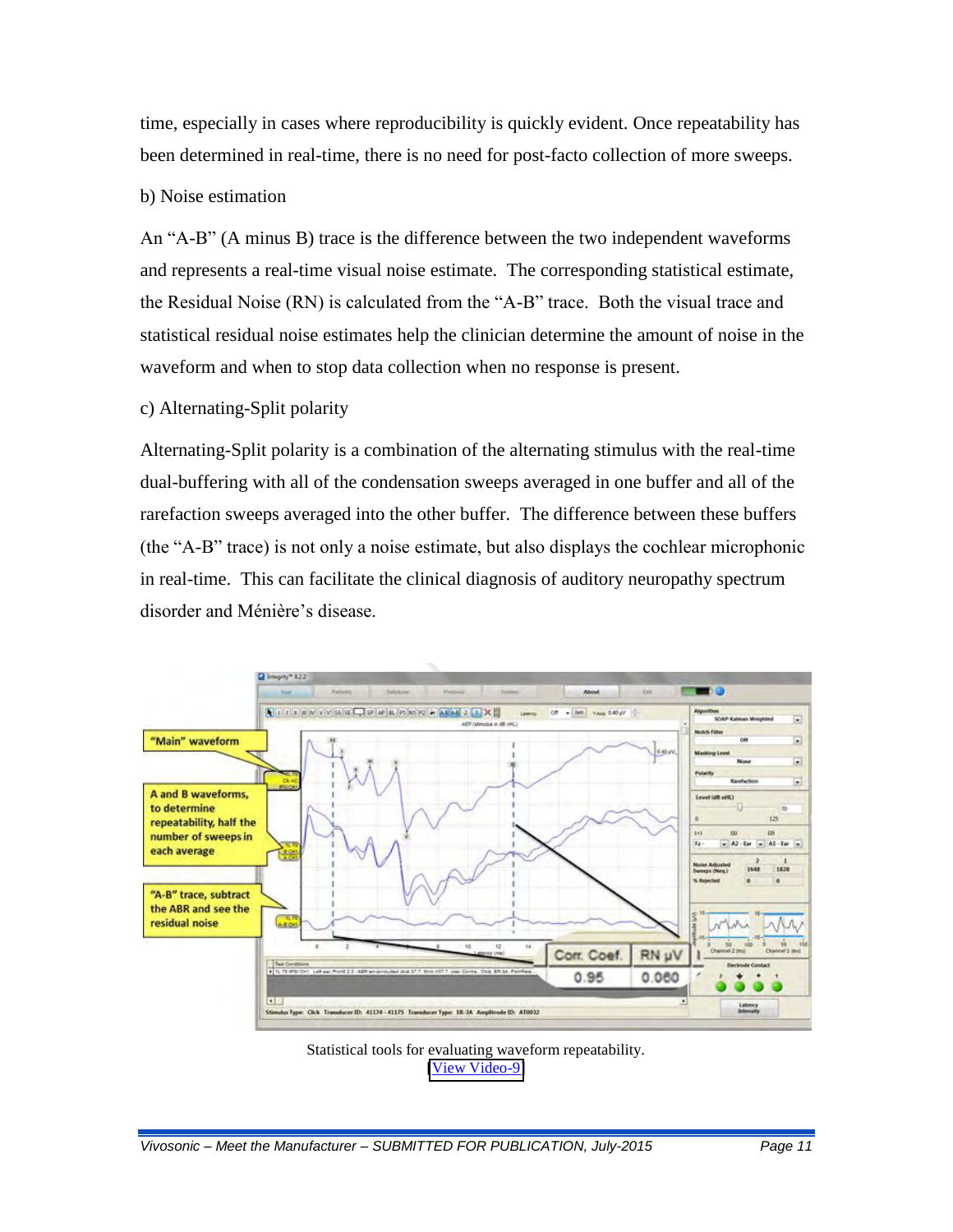# 1V. Clinical Evidence Confirms the Benefits of Vivosonic Technology

*"Availability of the Vivosonic Integrity reduces the need for sedation…reduces the wait time for ABR assessment… useful in the objective assessment of adult patients…"* **<sup>3</sup>** *- J.W. Hall III, Ph.D. & T. Sauter, M.S., CCC-A*

Clinical evidence from independent [research studies and leading experts](http://www.vivosonic.com/articles-technology.html) in the field of audiology validates Vivosonic technology and demonstrates the practical advantages of the Integrity™ V500 System over conventional AEP equipment.

| <b>Benefits of Vivosonic</b><br><b>Technology</b>                                               | <b>Clinical Evidence</b>                                                                                                                                                                                                                                           |
|-------------------------------------------------------------------------------------------------|--------------------------------------------------------------------------------------------------------------------------------------------------------------------------------------------------------------------------------------------------------------------|
| Integrity reduces the need for<br>sedation                                                      | By 66-92% <sup>3,4</sup>                                                                                                                                                                                                                                           |
| Integrity reduces healthcare<br>costs                                                           | By at least 85%. <sup>3</sup><br>By up to \$5000 USD per patient. <sup>5,6</sup>                                                                                                                                                                                   |
| Integrity reduces wait times<br>for ABR assessment                                              | From $> 2$ months to $<$ 3 weeks. <sup>1,3</sup><br>From 5-6 months to 1 week. <sup>4</sup>                                                                                                                                                                        |
| Integrity has significant impact<br>on Universal Newborn                                        | Increased ability to complete diagnostic testing while a baby is an<br>inpatient. <sup>1</sup>                                                                                                                                                                     |
| <b>Hearing Screening referrals</b>                                                              | Reduced need for follow-up appointments. Ability to test older<br>awake babies. <sup>4</sup>                                                                                                                                                                       |
| Integrity is less susceptible to<br>physiological noise compared<br>to conventional AEP systems | Significant advantage at 50-60 dB peSPL (~15-25 dB nHL) in<br>steady-state motor noise condition with 30-44% greater<br>probability of obtaining a response. Possible to initiate test while<br>infant is awake and obtain wave V at 20 or 30 dB nHL. <sup>5</sup> |
|                                                                                                 | Thresholds in (physiologic) noise at 4 kHz were significantly more<br>reliable – fewer "No Responses" – than a competing product." <sup>7</sup>                                                                                                                    |
|                                                                                                 | In the "Active" condition, significantly more subjects had normal<br>Wave V thresholds with Vivosonic than a conventional machine. <sup>8</sup>                                                                                                                    |
| Integrity is less susceptible to<br>electrical artifact                                         | In 4/5 cases, Integrity showed lower (better) thresholds in the<br>NICU than a conventional AEP system. <sup>9</sup>                                                                                                                                               |
|                                                                                                 | Effective in managing electrical and muscular artifacts for NICU<br>ABR testing. The environment did not have to be altered to<br>perform newborn hearing screenings. <sup>10</sup>                                                                                |
| Integrity obtains estimated<br>auditory threshold more<br>efficiently                           | Average time for ABR assessment reduced to 1 hour 20 minutes.<br>No longer need to reserve 3 hours for an outpatient visit. <sup>1</sup><br>Measure AC and BC thresholds in both ears at multiple                                                                  |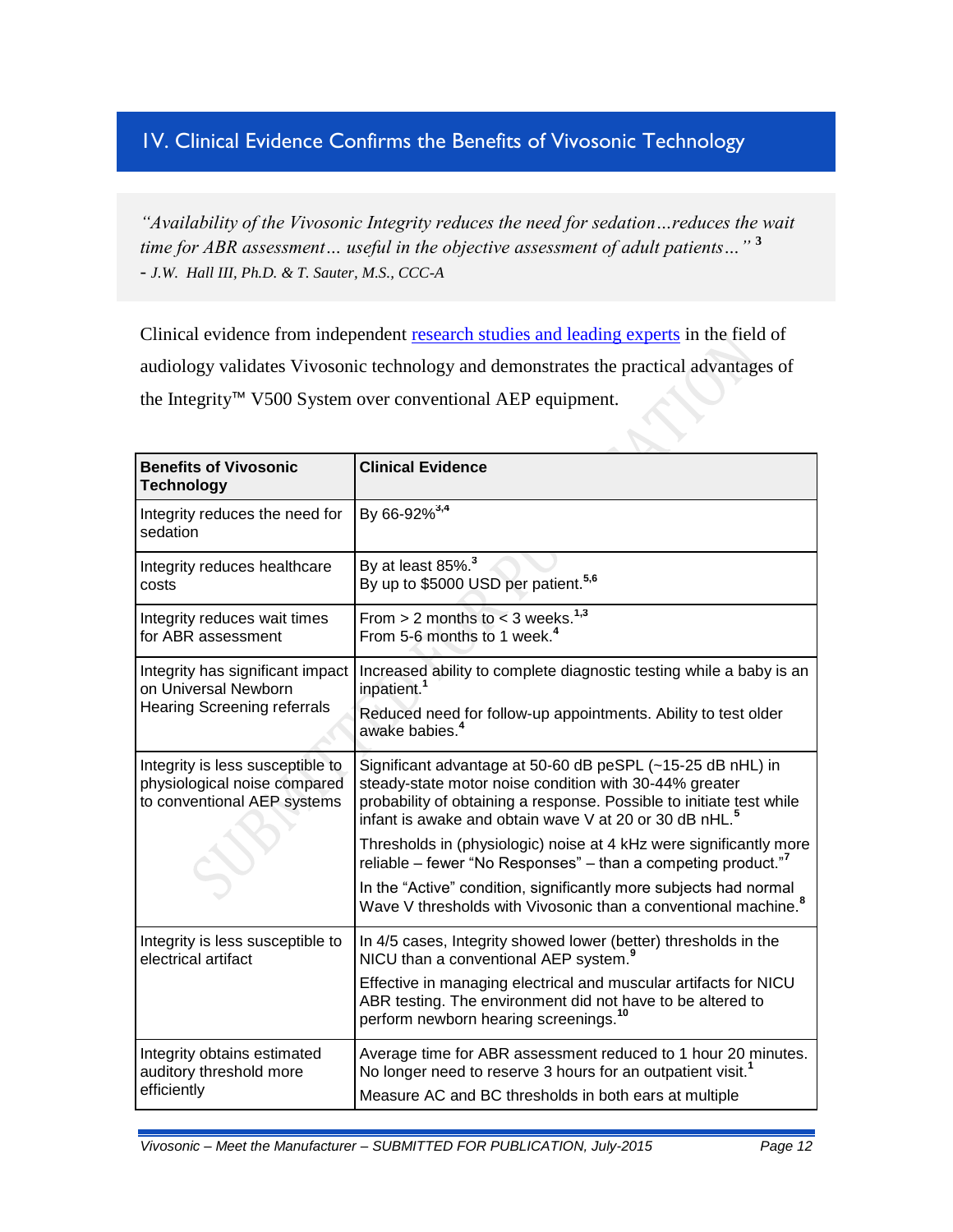|                                                                                                                              | frequencies in lightly sleeping or awake infants in less than 1.5<br>hour, including time for other activities. <sup>11</sup>                                                                                                                                                                                      |
|------------------------------------------------------------------------------------------------------------------------------|--------------------------------------------------------------------------------------------------------------------------------------------------------------------------------------------------------------------------------------------------------------------------------------------------------------------|
| Integrity accurately measures<br>hearing thresholds and<br>provides information that<br>contributes to clinical<br>decisions | Contributed to management decision in over 90% non-sedated<br>cases. <sup>3</sup> Clinical decisions were same or better in 95% of ears<br>tested. <sup>9</sup>                                                                                                                                                    |
|                                                                                                                              | AC and TB ABR threshold responses were similar to published<br>findings of conventional equipment that measured accuracy. <sup>11</sup>                                                                                                                                                                            |
| Integrity is effective for testing<br>difficult-to-test populations                                                          | Effective screening device for children who are difficult to test by<br>behavioral methods. Significantly increased completed screening<br>from 57% (behavioural only) to 81% (behavioral and ABR<br>screening). $12$                                                                                              |
|                                                                                                                              | High success rates using clicks and 500 Hz TB stimuli (without<br>sedation) with patients with cerebral palsy. <sup>13</sup>                                                                                                                                                                                       |
|                                                                                                                              | Subjects with true noise-induced hearing loss can be<br>distinguished from those who are malingering. With other ABR<br>systems, patients who are malingering are able to delay a<br>response indefinitely, elevating their thresholds to levels that<br>entitle them to receive insurance benefits. <sup>14</sup> |



Clinical Experience with New Technology for Recording Un-Sedated ABRs [\[Read Article\]](https://vivosonic.com/wp-content/uploads/2017/08/2010_Hall-Sauter_Clinical-Experience-with-New-Technology-For-Recording-Un-Sedated-ABRs.pdf)



Integrity™ V500 System presented at NCHAM Workshop with James W. Hall III, Ph.D. [\[View Video-10\]](https://vivosonic.com/wp-content/uploads/2017/12/Video-10-Research-Findings.mp4)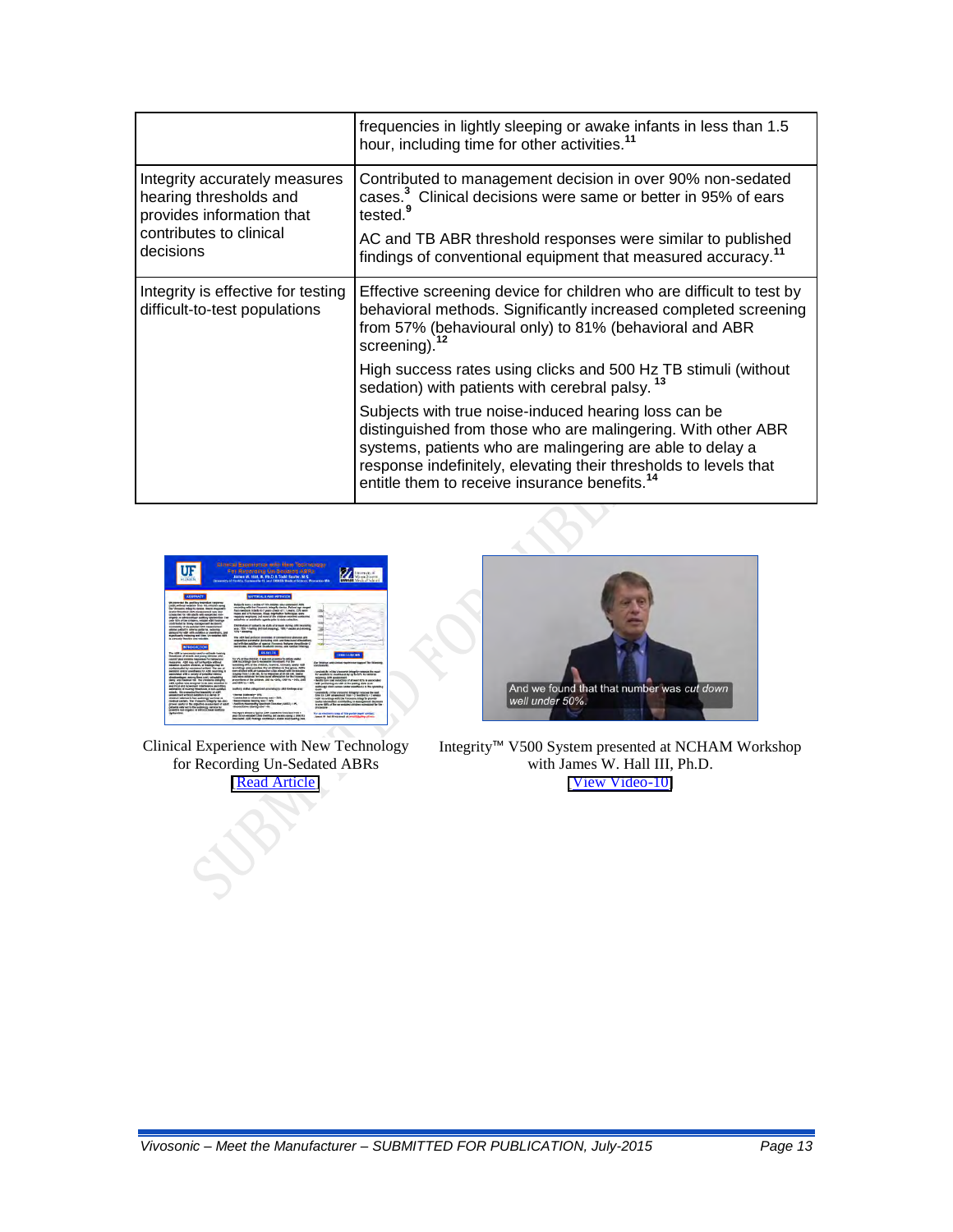# V. Why do Customers Choose Vivosonic?

*"…almost as important as the equipment itself is the customer service a company provides. Vivosonic has always provided excellent service and support." - Dr. F. Cunningham, AuD, CCC-A, ABA*

The top reasons customers choose Vivosonic:

- The important clinical benefits of more reliable ABR;
- The company's commitment to exceptional customer service;
- The team's dedication to the continuous improvement of their products and services;
- The ongoing investment in R&D to develop innovative solutions to hearing healthcare challenges.

### About Vivosonic

Vivosonic Inc. is a leader in the development of innovative technologies that enhance auditory evoked response detection. The company develops, manufactures and markets the Integrity™ [V500 System](http://www.vivosonic.com/auditory-diagnostic-products.html) for auditory diagnostic measurement and the [Aurix](http://www.vivosonic.com/hearing-screening-products.html)<sup>™</sup> [Newborn Hearing Screening System,](http://www.vivosonic.com/hearing-screening-products.html) and is ISO 13485 certified. Vivosonic products are designed to help busy professionals improve clinical efficiency and patient care. Portable and easy to use, with convenient [wireless capabilities,](http://www.vivosonic.com/wireless-recording.html) superior handling of myogenic artifact, and immunity to electromagnetic interference, Vivosonic products enable reliable ABR measurement, without sedation, when and where you need it.

Vivosonic invests heavily in R&D, and is recognized in the industry for developing [unique solutions](http://www.vivosonic.com/advanced-technologies.html) to the everyday challenges faced by hearing healthcare professionals. The company holds patents on proprietary SOAP™[-Kalman algorithm](http://www.vivosonic.com/soap-adaptive-processing.html) techniques for advanced signal processing of evoked potentials, as well as the award-winning [Amplitrode](http://www.vivosonic.com/amplitrode.html)<sup> $\circledR$ </sup> technology, a combination electrode and amplifier. Together with the VivoLink™ wireless capabilities, these technological advancements make it possible to obtain an earlier diagnosis, and test more patients, in more places, with a significant reduction in the need for sedation. Visit [www.vivosonic.com](http://www.vivosonic.com/) for more information.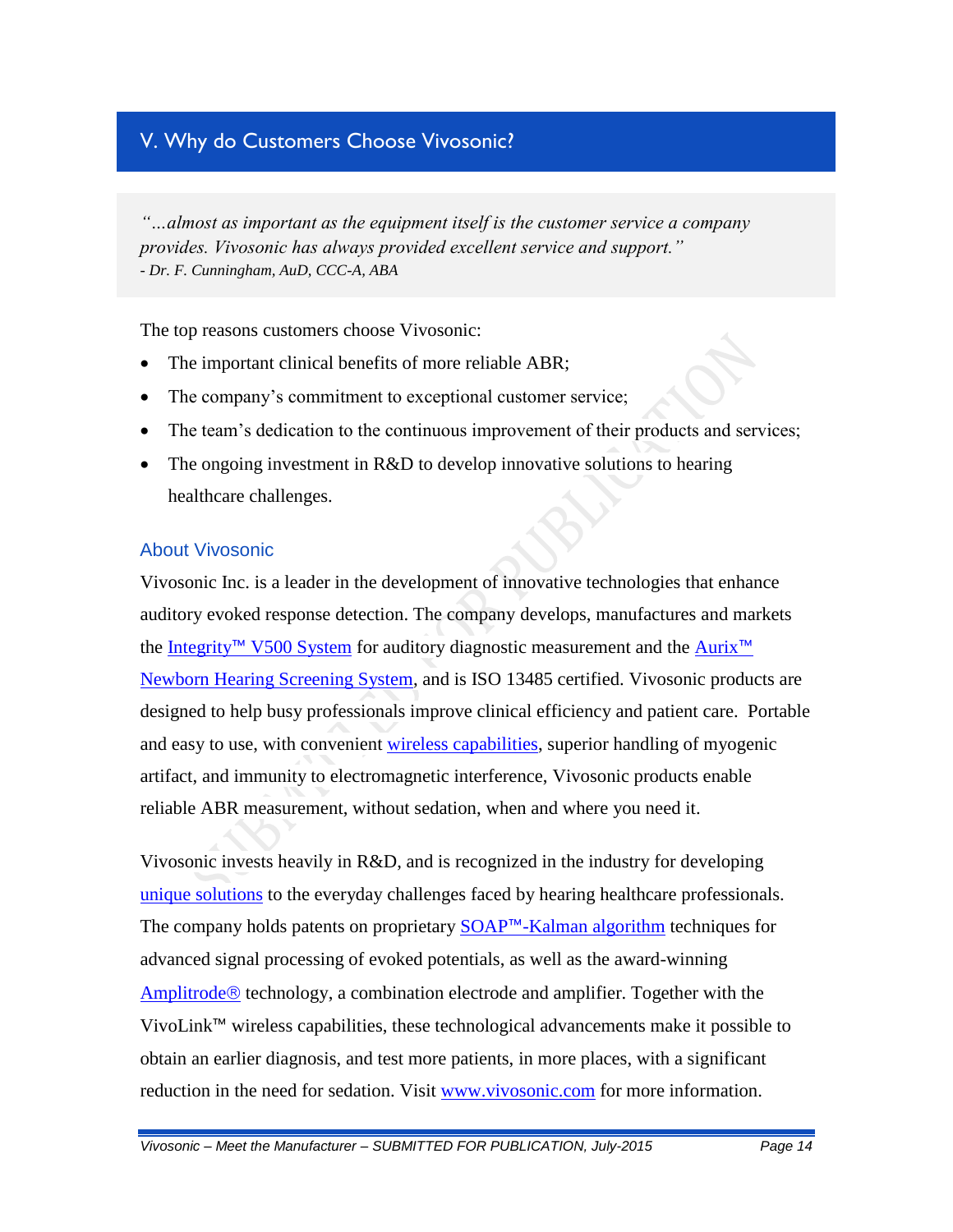## VI. Vivosonic Would Love to Hear from You!

Thank you for taking the time to learn about Vivosonic and the advantages of its technology and products. To request additional information or to book a product demonstration, please contact [info@vivosonic.com.](mailto:info@vivosonic.com?subject=Vivosonic%20in%20Jay%20Hall)

E-mail: [info@vivosonic.com](mailto:info@vivosonic.com?subject=Vivosonic%20in%20Jay%20Hall) Telephone: 1.416.231.9997 Website: [www.vivosonic.com](http://www.vivosonic.com/)

*"Since our son's diagnosis, we have met numerous families of newborn babies that were going through the same frustrations and were having a difficult time getting results. They were either referred for a sedated ABR or further regular sleep ABR, both forcing them further into the future and thus losing precious hearing time for the babies. It would just be so easy and comfortable if these families would have access to Vivosonic testing for their infants." - Letter from a parent* [\[Read More Success Stories\]](http://www.vivosonic.com/success-stories.html)